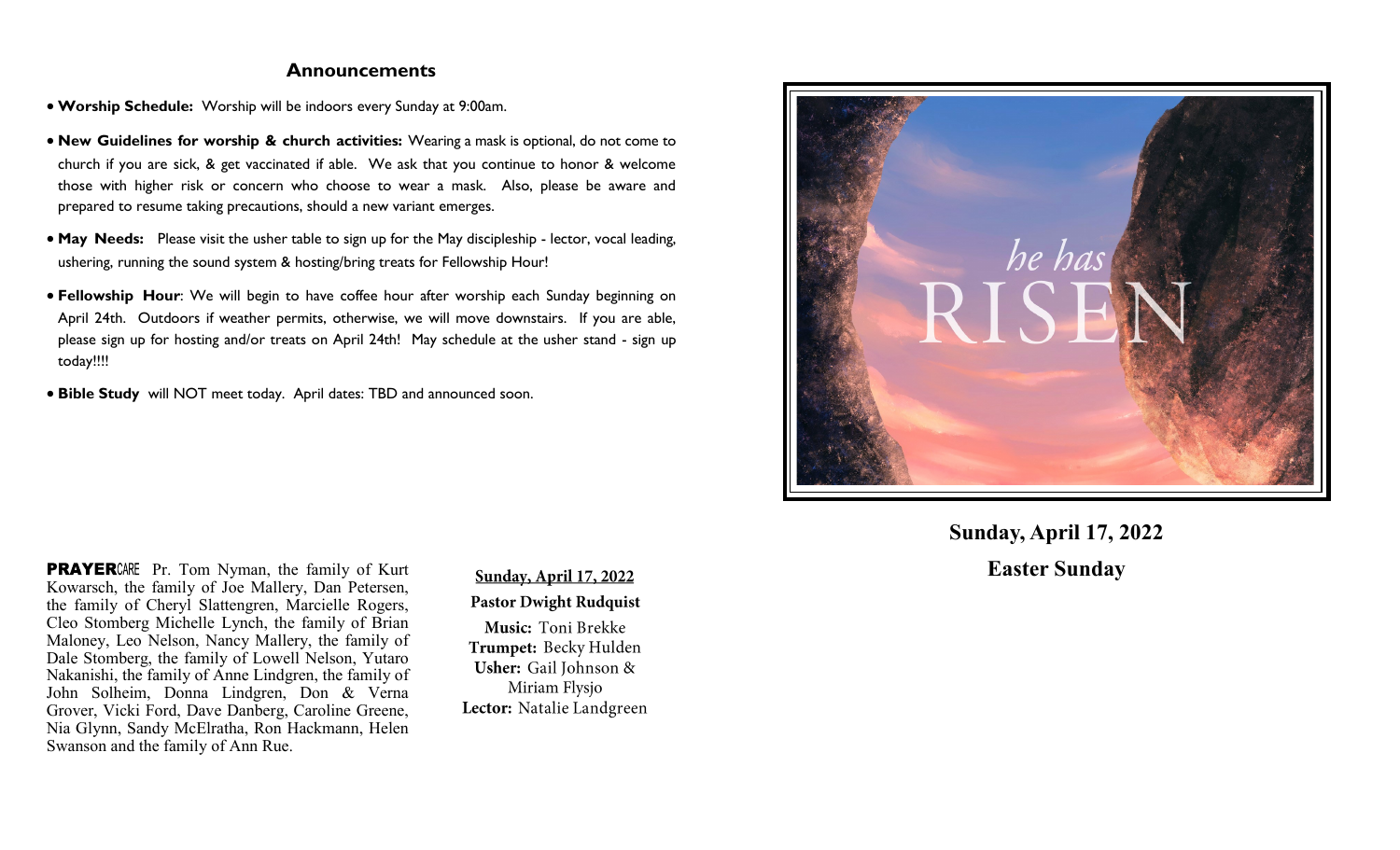Gather in darkness and silence.

# **GOOD NEWS FROM THE TOMB:** Luke 24:1-12

But on the first day of the week, at early dawn, the women came to the tomb, taking the spices that they had prepared. They found the stone rolled away from the tomb, but when they went in, they did not find the body. While they were perplexed about this, suddenly two men in dazzling clothes stood beside them. The women were terrified and bowed their faces to the ground, but the men said to them, "Why do you look for the living among the dead? He is not here, but has risen. Remember how he told you, while he was still in Galilee, that the Son of Man must be handed over to sinners, and be crucified, and on the third day rise again." Then they remembered his words, and returning from the tomb, they told all this to the eleven and to all the rest. Now it was Mary Magdalene, Joanna, Mary the mother of James, and the other women with them who told this to the apostles. But these words seemed to them an idle tale, and they did not believe them. But Peter got up and ran to the tomb; stooping and looking in, he saw the linen cloths by themselves; then he went home, amazed at what had happened.

## **EASTER RESPONSE**

| L: Christ is Risen! | C: He is Risen Indeed!           |
|---------------------|----------------------------------|
| L: Christ is Risen! | C: He is Risen Indeed!           |
| L: Christ is Risen! | C: He is Risen Indeed! Alleluia! |

## **HYMN: Jesus Christ Is Risen Today ELW #365**

(**Cong. vv. 1 & 2**, Choir 3, **Cong. v. 4**)

### **THE LITANY FOR EASTER MORNING**

L: This is the Good News – the grave is empty, Christ is risen.

### **C: Alleluia!**

L: This is the Good News – the light shines in the darkness and the darkness can never put it out.

### **C: Alleluia!**

L: This is the Good News – once we were no people, now we are God's people.

### **C: Alleluia!**

L: Christ is our peace, the indestructible peace we now share with each other.

 **C: Amen!**

## **THE POST-COMMUNION BLESSING AND PRAYER**

P: The body and blood of our Lord Jesus Christ, strengthen you and keep you in his grace.

#### **C: Amen**

P: Let us pray. Life-giving God, in the mystery of Christ's resurrection you send light to conquer darkness, water to give new life, and the bread of life to nourish your people. Send us forth as witnesses to your Son's resurrection, that we may show your glory to all the world, through Jesus Christ, our risen Lord.

### **C: Amen.**

P: May the Light of the Risen Christ, revealed to us in word and sacrament, strengthen your faith and make glad your hearts. Almighty God, Father, Son, and Holy Spirit, bless you now and forever.

#### **C: Amen.**

P: Go in peace. Share the good news.

 **C: Thanks be to God. Alleluia! Alleluia!**

**HYMN: We Know That Christ Is Raised ELW #449**

#### **POSTLUDE**